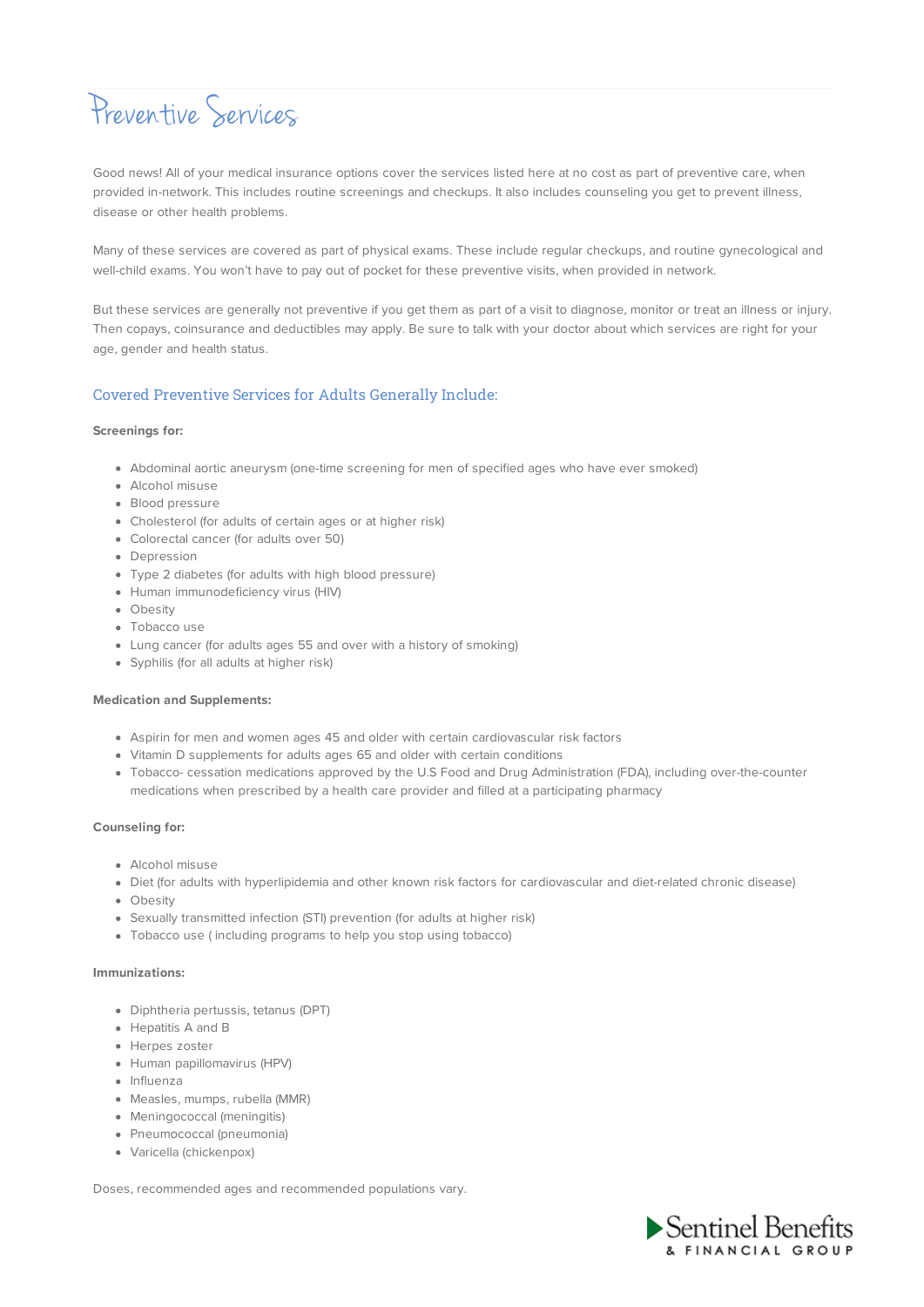# Covered Preventive Services for Women

## **Screenings and Counseling for:**

- BRCA (counseling and genetic testing for women at high risk with no personal history of breast and/or ovarian cancer)
- Breast cancer chemoprevention ( for women at higher risk)
- Breast cancer (mammography every 1 to 2 years for women over 40)
- Cervical cancer (for sexually active women)
- Chlamydia infection (for younger women and other women at higher risk)
- Gonorrhea (for all women at higher risk)
- Interpersonal or domestic violence
- Osteoporosis (for women over age 60 depending on risk factors)

#### **Medication and Supplements:**

- Folic acid supplements (for women of child bearing ages)
- Risk-reducing medications such as tamoxifen and raloxifene, for women ages 35 and older at increased risk for breast cancer

#### **Contraceptive Products and Services:**

- Prescribed FDA- approved female over- the- counter or generic contraceptives \* when filled at an in-network pharmacy
- Two visits a year for patient education and counseling on contraceptives are also covered under your Aetna medical plan

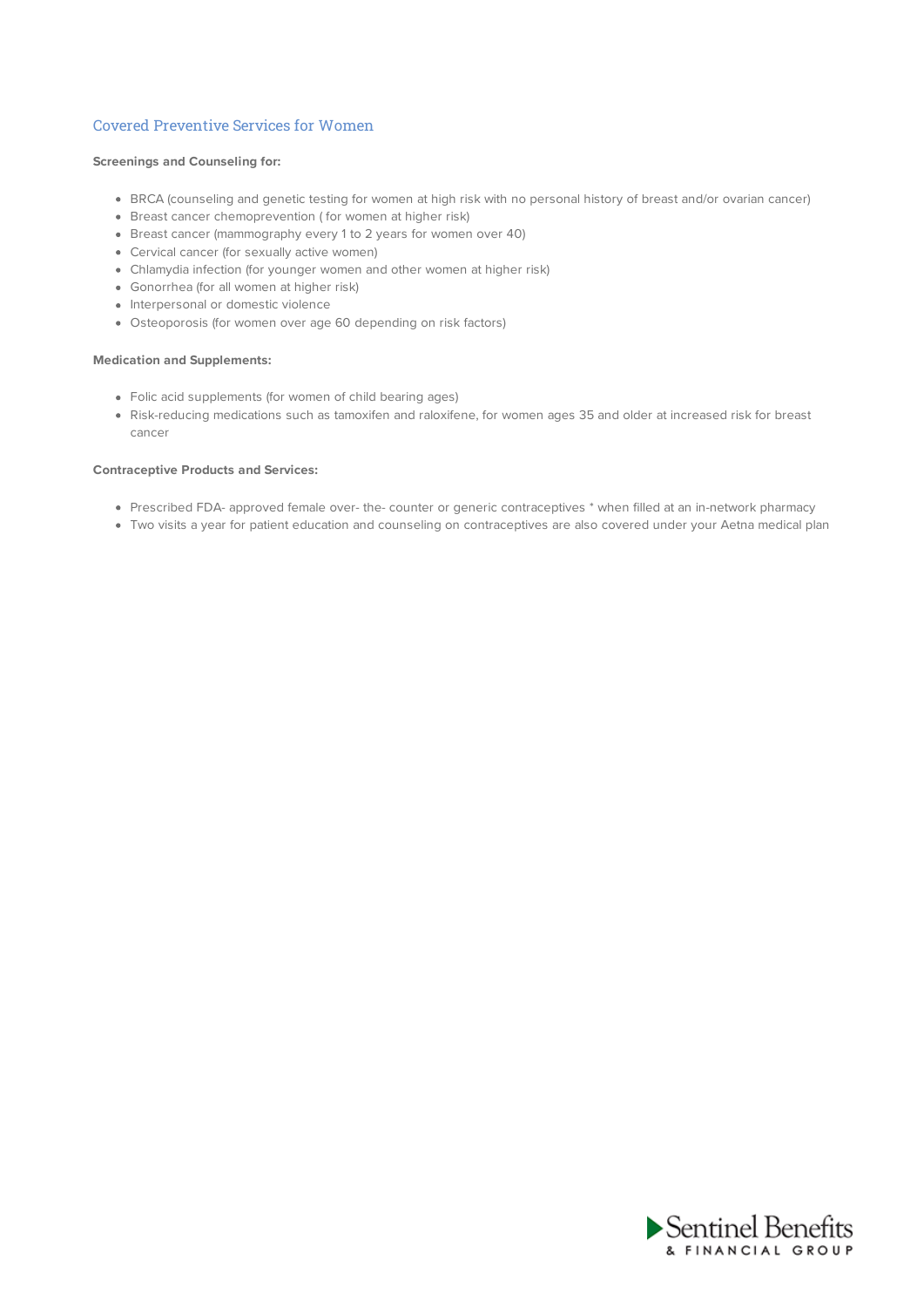# Covered Preventive Services for Pregnant Women

- Routine parental visits (you pay your normal cost share for delivery, postpartum care, ultrasounds. Or other maternity procedures, specialists visits and certain lab tests)
- Anemia screenings
- Diabetes screenings
- Bacteriuria urinary tract or other infection screenings
- Rh incompatibility screening, with follow up testing for women at higher risk
- Hepatitis B counseling on tobacco use
- Expanded counseling on tobacco use
- Breastfeeding interventions to support and promote breastfeeding after delivery, including up to six visits with a lactation consultant

## Covered Preventive Supplies for Pregnant Women

- Certain standard electric breastfeeding pumps (non-hospital grade) anytime during pregnancy or while you are breastfeeding, once every three years
- Manual breast pump anytime during pregnancy or after delivery for the duration of breastfeeding
- Breast pump supplies, if you get pregnant again before you are eligible for a new pump

For more information go to aetna.com and search for "breast pumps." Or call Member Services for details on how to use this benefit.

# Covered Preventive for Children

## **Screenings and Assessments for:**

- Alcohol and drug use (for adolescents)
- Autism (for children at 18 and 24 months)
- Behavioral issues
- Cervical dysplasia (for sexually active females)
- Congenital hypothyroidism (for newborns)
- Developmental screening (for children under age 3, and surveillance throughout childhood)
- Hearing (for all newborns)
- Height, Weight and body mass index assessments
- Lipid disorders (dyslipidemia screening for children at higher risk)
- Hematocrit or hemoglobin
- Hemoglobinopathies or sickle cell ( for newborns)
- Human immunodeficiency virus (HIV) (for adolescents at higher risk)
- Lead (for children at risk for exposure) medical history
- Medical History
- Obesity
- Oral health (risk assessment for young children)
- Phenylketonuria (PKU) (for newborns)
- Tuberculin testing (for children at higher risk of tuberculosis)

#### **Medication and Supplements:**

- Gonorrhea preventive medication for the eyes of all newborns
- Iron supplements (for children ages 6-12 months at risk of anemia)
- Oral fluoride for children 6 months through 5 years of age (prescription for children supplements without fluoride in their water source.

#### **Counseling for:**

- **•** Obesity
- STI prevention (for adolescents at higher risk)

#### **Immunizations:**

From birth to age 18 –doses, recommended ages and recommended populations vary.